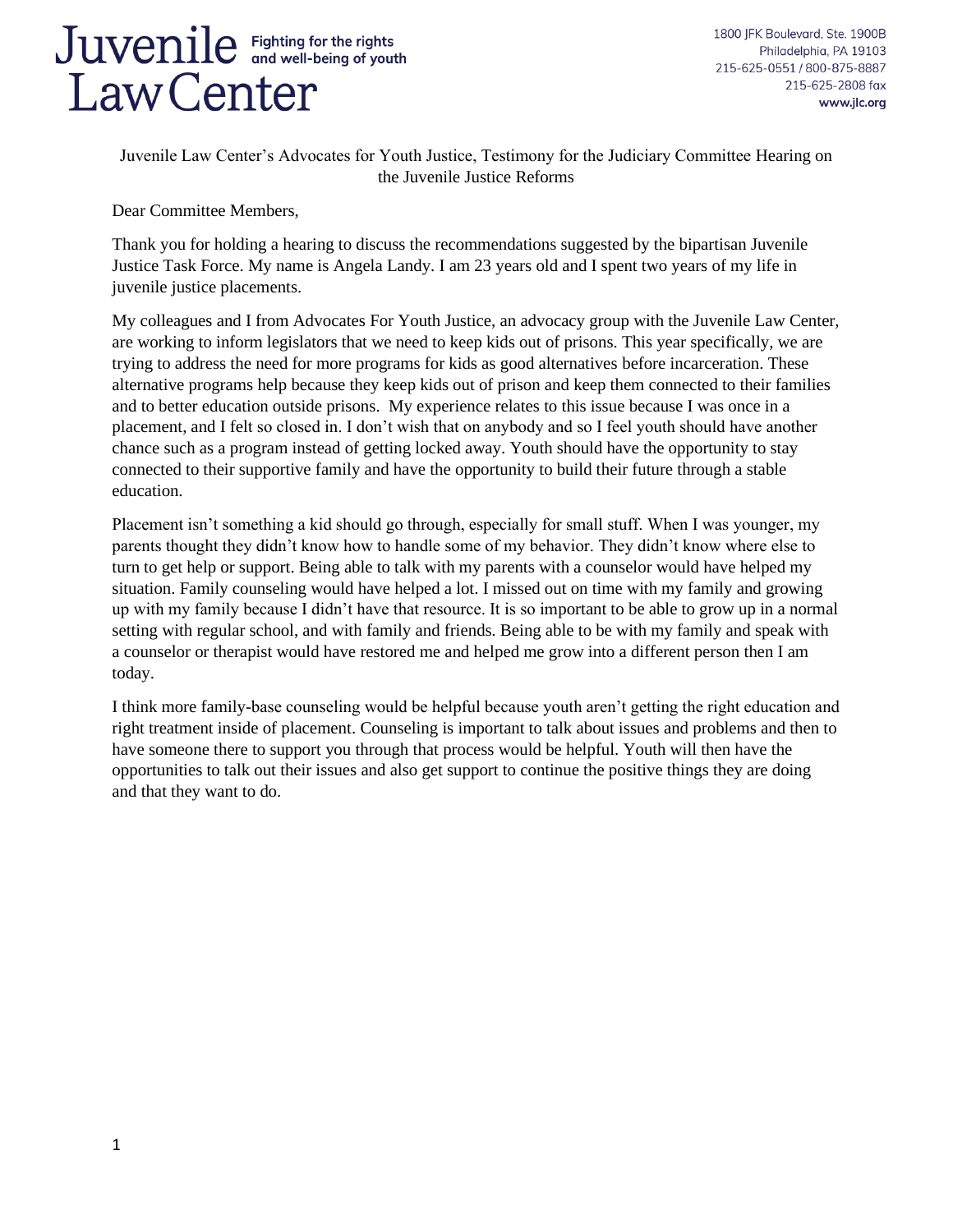1800 JFK Boulevard, Ste. 1900B Philadelphia, PA 19103 215-625-0551 / 800-875-8887 215-625-2808 fax www.jlc.org

Juvenile Law Center's Advocates for Youth Justice, Testimony for the Judiciary Committee Hearing on the Juvenile Justice Reforms

Dear Committee Members,

Thank you for holding a hearing to discuss the recommendations suggested by the bipartisan Juvenile Justice Task Force. My name is Bree I am 24, pronouns are they/them. I've been a part of JLC for almost 6 years and I was in the justice system for about 2 months.

Alternatives help youth more and are better than incarcerating youth because if a youth is having drug or alcohol problems then the alternative for that is drug or alcohol program. If a youth got arrested for fighting instead of putting them away, put them in an anger management program or class. There are other alternatives then just putting these youth away.

When I was put in the JJ system, I got arrested for fighting the first time. I don't believe what I really needed was for them to put me in an anger management program instead of putting me away. If I would have gotten that instead of being arrested and put away in the system, then maybe mentally I would have been a lot better and not going through trauma all over again. Getting arrested was a traumatic experience for me and especially because it was my first time.

They took me away from my home. My mom didn't really have any idea what was going on until I was taken away. Coming home from being incarcerated, it kind of gave me a feeling of, you know, not feeling safe. I didn't have an opportunity to be able to understand why everything happened. Nothing was explained to me.

Programs that help for anger management, therapy, drug or alcohol programs, grief and loss groups, suicide and or depression classes or groups and other mental health resources are all great alternatives. These must be provided for youth first.

I believe offering these alternatives will help a lot of youth because a lot of youth are entering the juvenile justice system may already have mental health problems and locking them up would just be a lot of stress on them. I would like to recommend our state used more alternatives such as therapy, anger management, and other kinds to help youth heal first, instead of putting them away, especially if it is their first offense.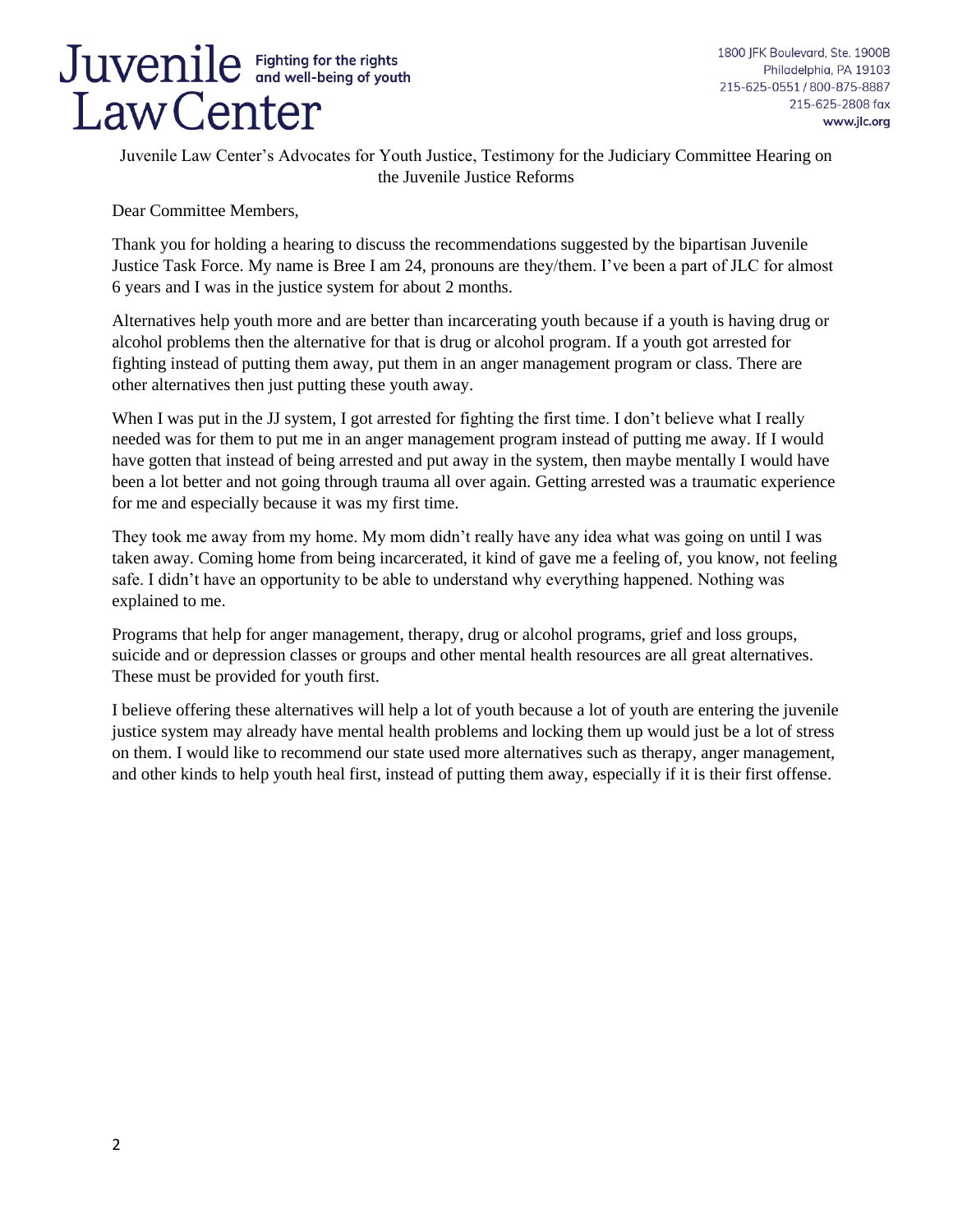

1800 JFK Boulevard, Ste. 1900B Philadelphia, PA 19103 215-625-0551 / 800-875-8887 215-625-2808 fax www.jlc.org

Juvenile Law Center's, Advocates for Youth Justice, Testimony for the Judiciary Committee Hearing on the Juvenile Justice Reforms

Dear Committee Members,

Thank you for holding a hearing to discuss the recommendations suggested by the bipartisan Juvenile Justice Task Force. My name is Anahi M, I am 22, years old. I was in the Child Welfare system before I entered the Juvenile Justice system.

Alternatives help people better than just incarcerating a youth because they're just being placed in a holding cell. I believe alternatives can help each individual youth in their own way. Alternatives should be in place when the crime is small.

Being in placement makes it harder for youth than actually helping them. I don't know why people just want to lock us up. There's no real mental health services or support when youth get there. It doesn't solve our problems. It creates more. Instead, it seems more like a system that is more about getting money for having kids in placement than using the funds to help the young person.

Being in these placements creates a bigger hole for youth. It leaves us with more problems than before we went in. Instead, there should be more investment in community programs because there's not a lot of resources in our community that kids have access to. If you did this, it would give youth more access to programs that would help them better than just locking them up,

If you were to invest in the actual community, there would be changes you can actually see. I believe there should be a process for child welfare and the juvenile justice system to follow up with youth in group placements and ensure there are appropriate services in place to ensure our education is not impacted, and our emotional well-being is intact, this would not only help youth it would help the community. Youth should get access to mental health support, help in the community, and it could keep kids from being locked up or from us being in group and residential placements too long.

If I got the support system of my family I would have probably stayed with my adopted parents. Being taken away from adoptive parents no one tried to see why I was upset, they just removed me from the home. Someone could have connected us with family services like therapy to keep me with my family.

There should be alternatives. What happens when a youth gets locked up? Nothing, they're placed in a holding cell majority of the time. No plans are set for youth when they're incarcerated. They don't offer support to the youth. What is the point of incarcerating them?

We need more alternatives. We need to stop locking kids up.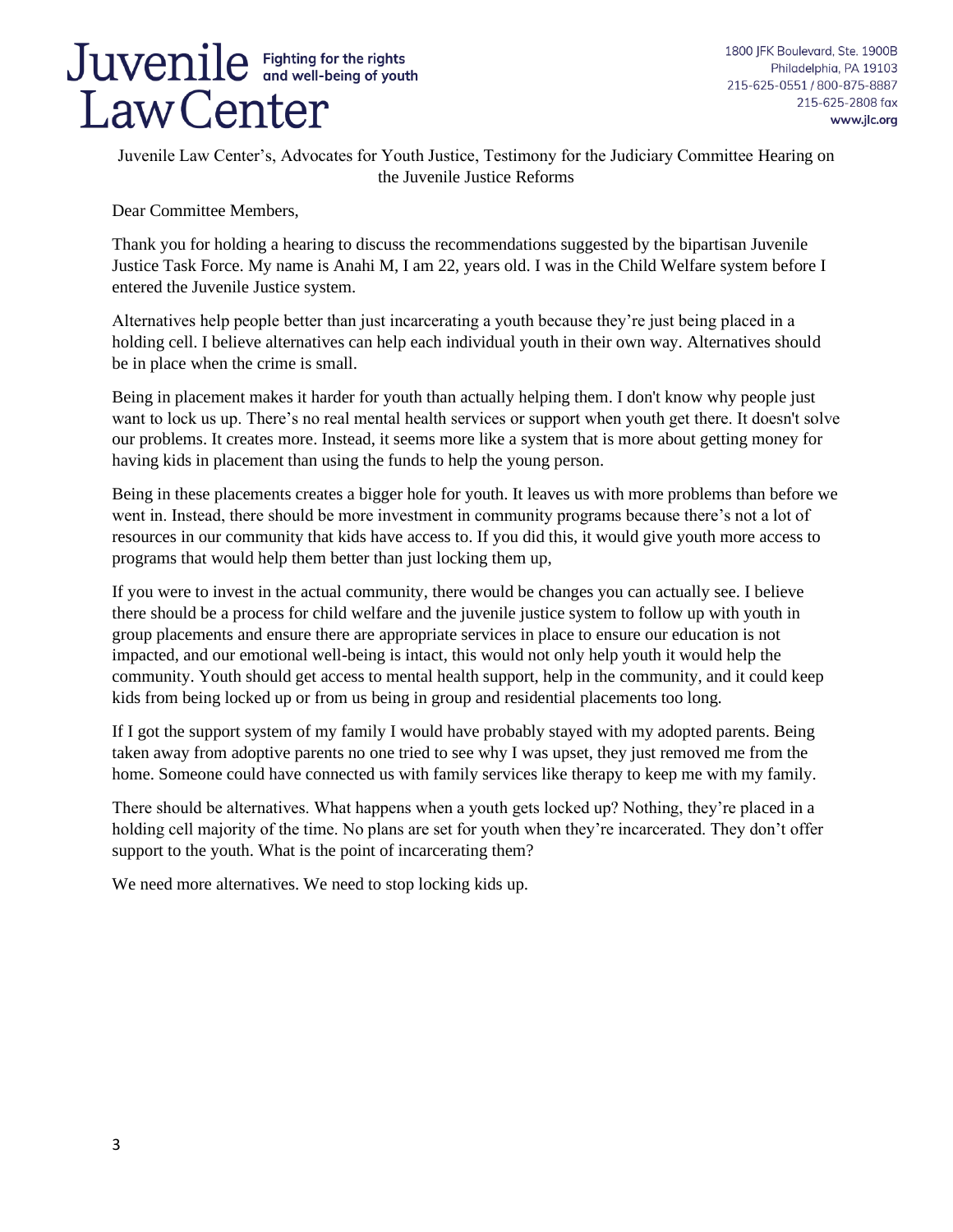1800 JFK Boulevard, Ste. 1900B Philadelphia, PA 19103 215-625-0551 / 800-875-8887 215-625-2808 fax www.jlc.org

Juvenile Law Center's, Advocates for Youth Justice, Testimony for the Judiciary Committee Hearing on the Juvenile Justice Reforms

Dear Committee Members,

Thank you for holding a hearing to discuss the recommendations suggested by the bipartisan Juvenile Justice Task Force. My name is Amara Coles. I am 23 years old, and I was in foster care for about 5 years. I have experience in both the justice and foster care systems.

Youth incarceration is not the solution. Youth incarceration doesn't give youth the support they need. The reasons why some youths are incarcerated doesn't make sense. Some youths are sent away for truancy based on whatever reason they were not able to go to school, which forces them to be taken out of school, or to drop out because of the system. Often, I've seen that youth end up back in jail again, repeating the same cycle again being incarcerated. When you return home, some schools won't accept you after you've left the school. After that, youth have to turn to other options like night school or being left out of school altogether. Furthermore, youth often end back into trouble again, or locked up because they're supposed to be in school.

In my personal experience in the system, it hurt my feelings for an adult to say that they didn't believe me. They didn't believe me; they always believe children are the problem. I wasn't in the wrong. When you defend yourself does not mean that you're wrong? I was labeled as the "troubled" teen. I was never suspended, I had straight As, but I got into one fight, and I watched everything I worked hard for get thrown away. I had a foster parent tell me "If I had my daughter fight you, who do you think they would believe, you or me?" I was planning on going to college, where I could go away, live in dorms, travel, and enjoy my life. I didn't want to have to worry about anything. The system took me out of school, it messed up my GPA. All my favorite teachers disliked me after that, I had issues when I tried to go back to my school. I went from going to a charter school to a public school. It was a different experience, I was uncomfortable. Charter schools had a different set of discipline versus a public school.

While I was incarcerated something I noticed was when I did ask to speak to the therapist it took a long time for me to see her. I had to send a card then it took a few days to hear back. Then after they finally got back to me, they had to walk me to the office, this was after many days of me seeing the therapist walk by my room every day and not stopping in to see me.

There are much better alternatives to youth incarceration. There should be more community-based programs like Big Brother & Big Sister, where youth can have mentors to help youth get back on track and keep young people out of trouble. Youth need people to check in on them, help them sign them up for programs they want to be involved in, and to help them get resources to things they need that DHS isn't offering to them or forgetting to offer. Community-based programs help keep kids and youth busy and a lot of them are not expensive but, things like, art programs, music, sports, should be free for families. Non-profits organizations get funding, donations so it should be offered for free to youth, especially for youth in need. DHS has a lot of funding; the question is what are they doing with the funding? You all need to investigate this.

Having community-based programs will give youth a chance and better the community. It keeps kids and youth out of trouble, it means more opportunities. Having a youth participate in one of these these programs could be life changing, maybe they might group up to be singer, or good basketball player. It's keeping the streets clean in a way and we'll being doing a service to all kids in both the juvenile justice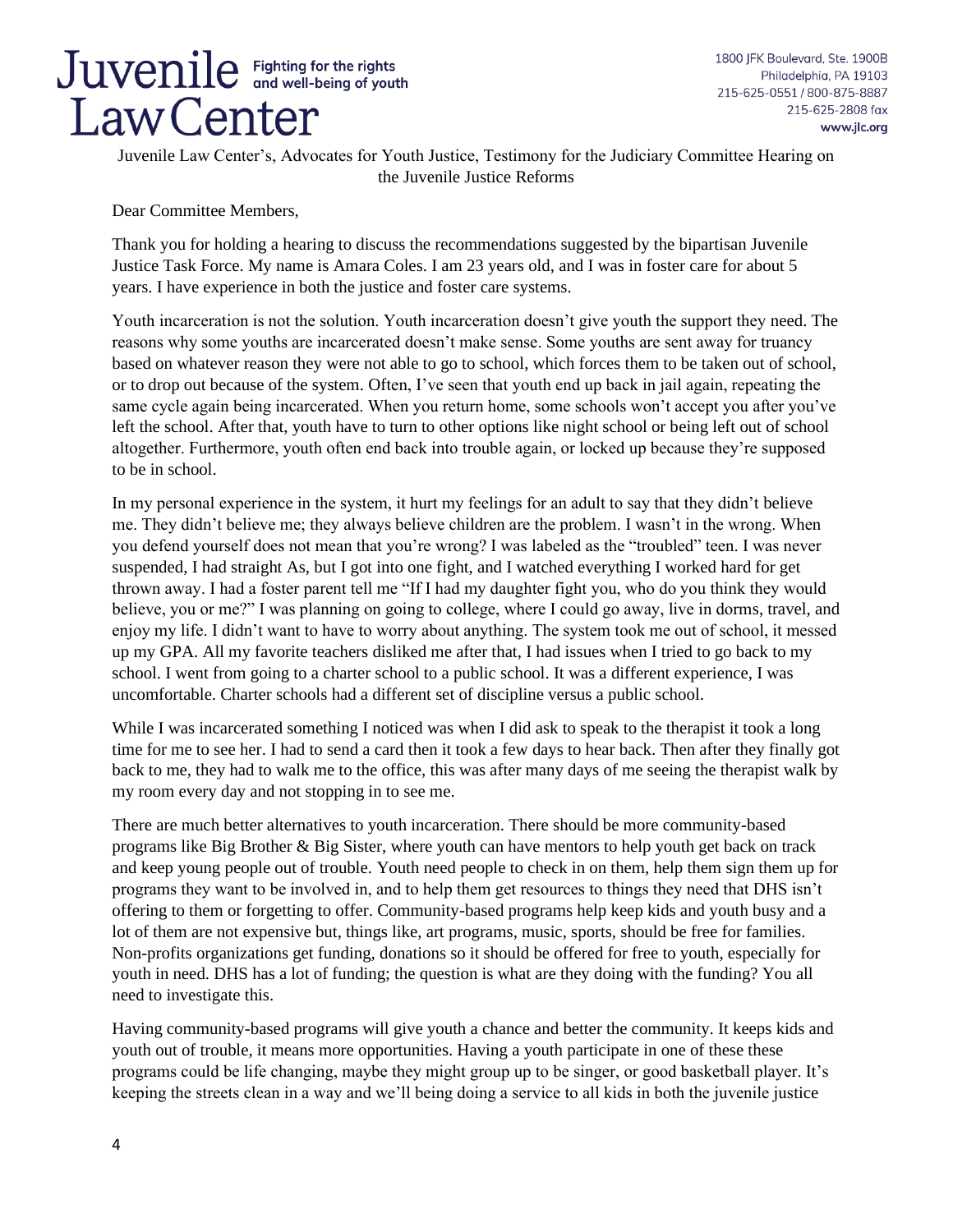and foster care systems. No one really wants to see kids caught up with the system when they can be in school, or having a mentor tell them that's not the way to go. Youth need people who believe in them and who are saying, you can be anything, you could stay out of trouble; someone who can be help them get on a better path, so we see less teens getting killed.

What happened to schools keeping kids in detention or summer school? Incarceration for the kids has art classes, and a few other activities but youth are not evening engaging with these things before they get incarcerated. If were not pushing to help kids get and be better, and have healthy mental health before they get into prison, why would you spend more money to offer that in prison? We need to help our youth first when they are home.

Outside of incarceration, I had a good social worker so I didn't have to worry about experiencing homeless or being in a group home where I could have potentially got into fights with other girls. The Achieving Independence Center is a great program that taught me a bunch of life skills that I needed.

It is time we do something to really help youth. We need better alternatives. We need to care about youth and not just keep locking them up.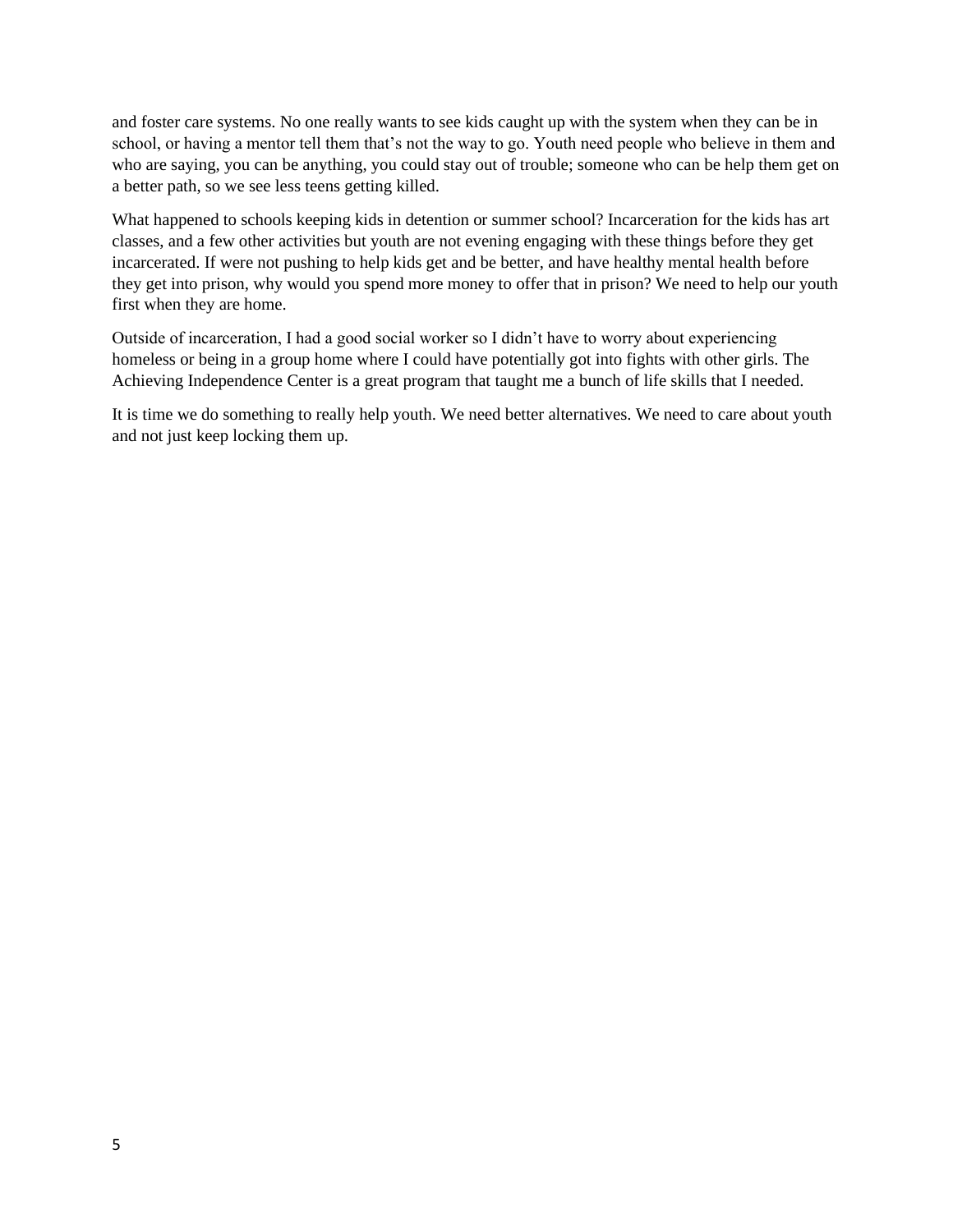1800 JFK Boulevard, Ste. 1900B Philadelphia, PA 19103 215-625-0551 / 800-875-8887 215-625-2808 fax www.jlc.org

Juvenile Law Center's Advocates for Youth Justice, Testimony for the Judiciary Committee Hearing on the Juvenile Justice Reforms

Dear Committee Members,

Thank you for holding a hearing to discuss the recommendations suggested by the bipartisan Juvenile Justice Task Force. My name is Jihid. I am 23 years old. I have been in and out of placement since I was 15 years old. This is my third year as an advocate in Juveniles for Justice at JLC.

The last time I went to court I really saw how the system didn't see me as an individual. When I was in court the judge didn't like me, she never liked me. I think it was because out of a group of 12, I was the only one who didn't take the plea deal and decided to take mine to trial. She said if I got arrested when I was 18, she could have given me 30 years for this. I said to her 'why do you got to talk to me like that.' She was treating me like a criminal before I was even convicted. At the time, I couldn't really say nothing on my own because I had a public defender. They were talking for me at the time because they don't let you speak for yourself. The court lets other people talk for you, then when other people talk for you, they don't know what you're thinking. So, they think they know what you're saying, but they really don't. They are trying do what's best for you, but they really are working together, instead of working with the kid. They also always bring up the plea deal before you're even in the courtroom, making you feel trapped.

When I entered the system, I realized how bad health care in the system is and mental health care is even worse. If a young person already has mental health problems already, but the staff doesn't know about it, it could get worse if you don't know how to help them. A young person usually must take a certain medicine when they get in a facility, and they're forced to take pills because they don't know how to cope with the experience. When they're forced to take their pills, the staff don't know how to help them because they haven't always been trained to help someone taking that kind of medication. Sometimes things become unsafe when youth in the system try to take medication from the other youth and abuse them, because there isn't enough security keeping track. They could offer actual therapy too, and not have someone who works in the facility doing it, work with people who are certified and want to support people like us who need help.

I did not have my documents and school transcripts. I was required to take a test that would determine my class/status.

My experience in the system has also severely impacted my education. Because I was expelled in the school district in Philly, I couldn't go to any school in Philly. When I was applying to homeschool, the facility didn't have my records and the school didn't have my records and they said they faxed it over. I already knew what that meant - they lost it; they didn't do anything with it. So, I had to go to my middle school for the records. Because I was in Delaware at the time of middle school, I had to take a test and if I passed the test, they would put me in the right grade. I finally passed when I was in my senior year, but that was my whole year.

When I returned there was a lack of opportunities. Before I got involved in my situation, I was part of many activities. I couldn't go back to the same school, I wound up being homeschooled in the house, 24/7. No programs, etc. I used to be outside every day on the basketball court. I still play now, but I'm not into it how I used to be. I was in the house, log on, log out, no programs, 24/7 every day. When you are transferred to a box, then to another box, and you keep transferring to the same sized box. So that put me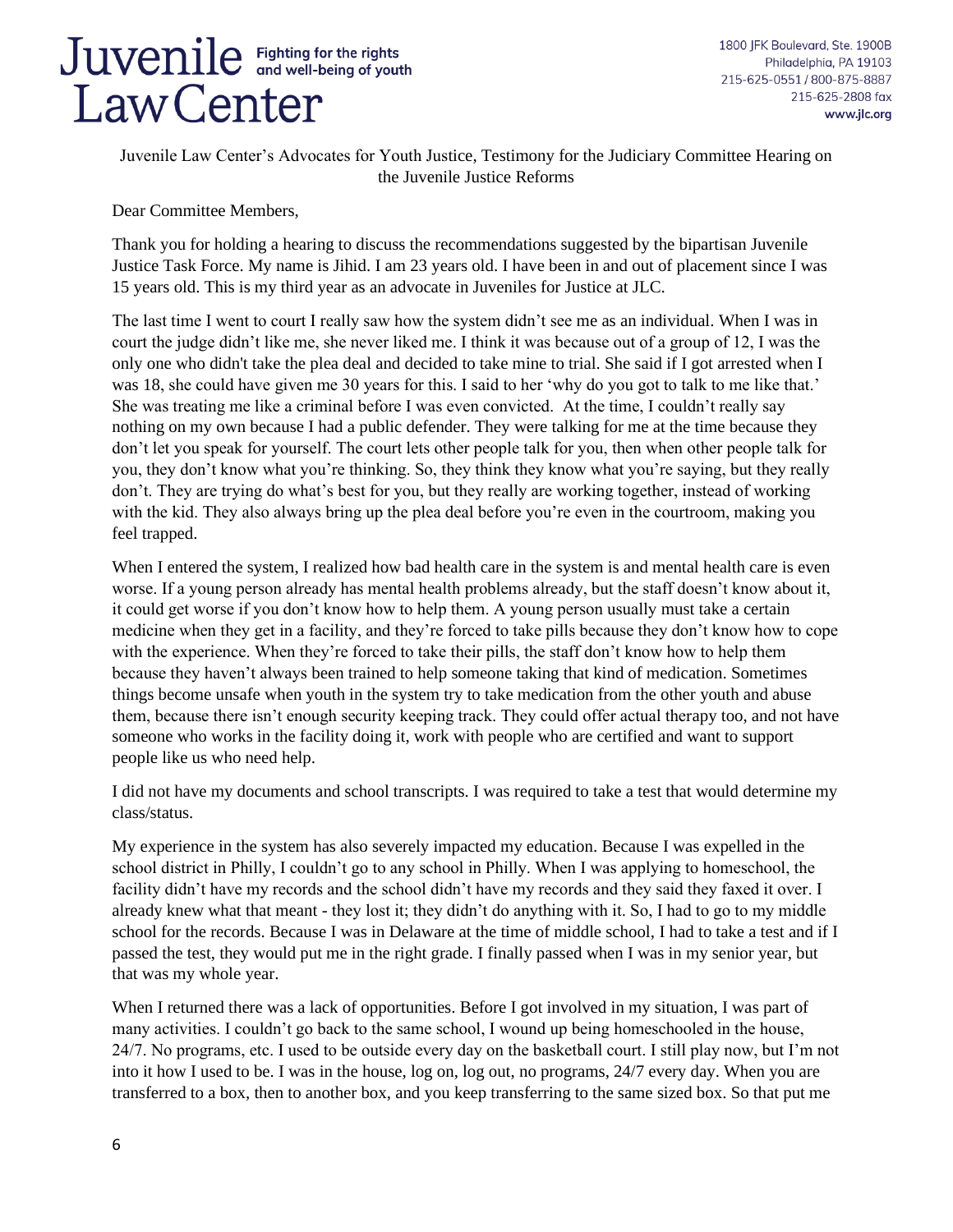in a state to be by myself most of the time and I had no problem being in confined places now. I don't mind being in a little box now. Claustrophobic is okay, I won't be affected now. Space isn't needed, I could be in my room all day, sunup to sundown.

Deep down inside, that feeling will live inside you, then that puts you in a mood to just chill and not do anything. That's when you get the laziness to just stay in the little box, because all you know is to chill because you spent months away by yourself because you don't know how to do anything else, but what they tell you to do. There were no programs and no resources being in the house all day.

I almost gave up doing the homeschool, but I didn't mind in the first and second quarter, and I was doing good. However, after being in the house 24/7, it was affecting me. Even though we had daylight, that's when I started slacking so then I thought, I want to get out of house arrest, so I started violating again. My PO encouraged me to keep working hard because I was doing good. When I did get in school, I almost missed my graduation because I was under house arrest. I almost didn't go to my graduation until I asked my PO and my PO helped me to go. I had to get people to advocate for me. Juvenile Law Center, and the program managers, Ms. Marcia, and Ms. Cathy advocated for me. They showed up, they were working with me at the time. It felt good to have that support. Everyone needs support. I had to get a lot of validation to go outside because of my restrictions. It felt good to have that support system after having so many people push you down. I almost gave up with completing the homeschooling, but I completed it because I wanted to meet my requirements and be free of the system.

We need better options for youth that don't send them to placement. I went it has impacted the rest of my life.